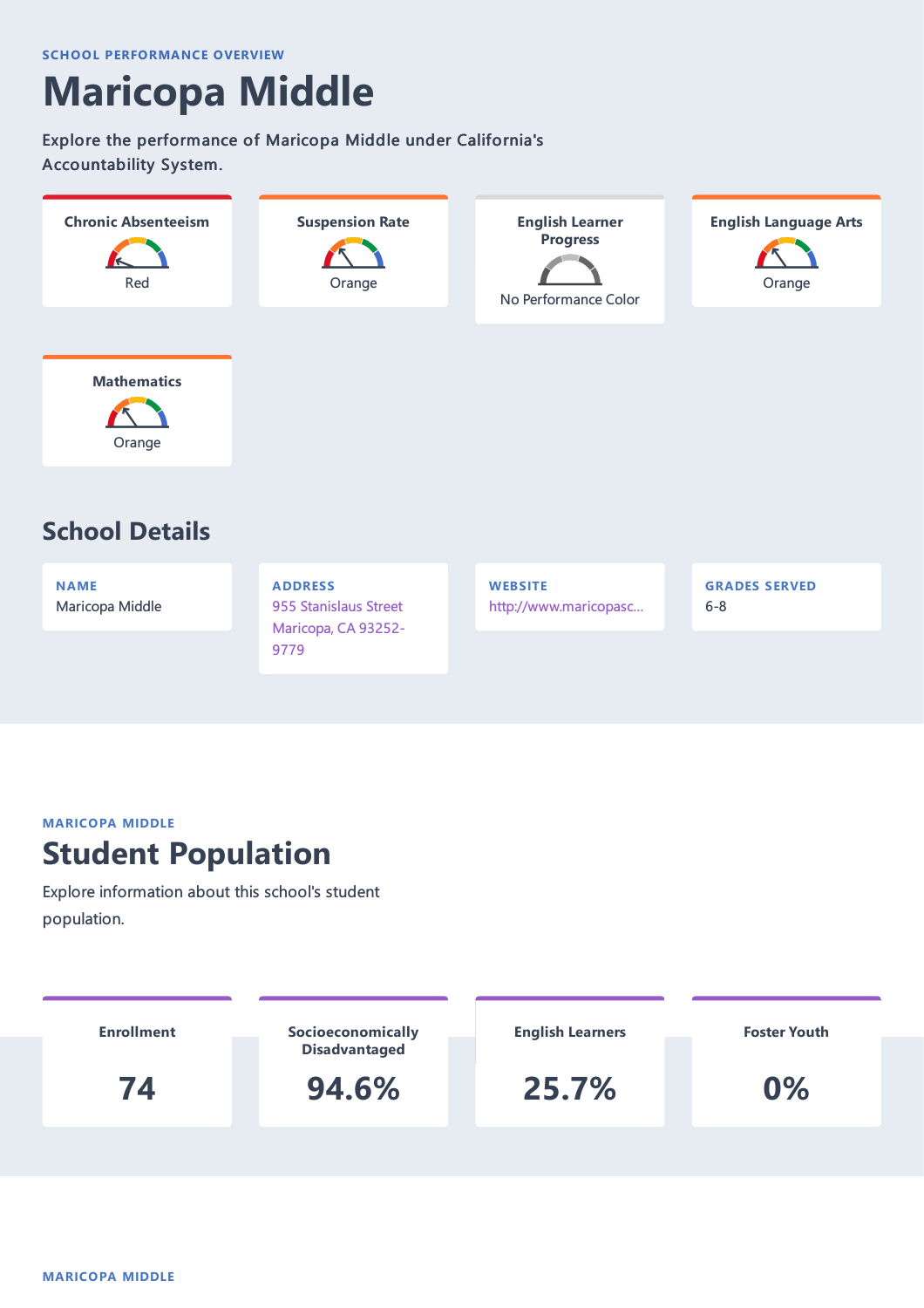## **Academic Performance**

View Student Assessment Results and other aspects of school performance.



#### **MARICOPA MIDDLE Academic Engagement**

See information that shows how well schools are engaging students in their learning.